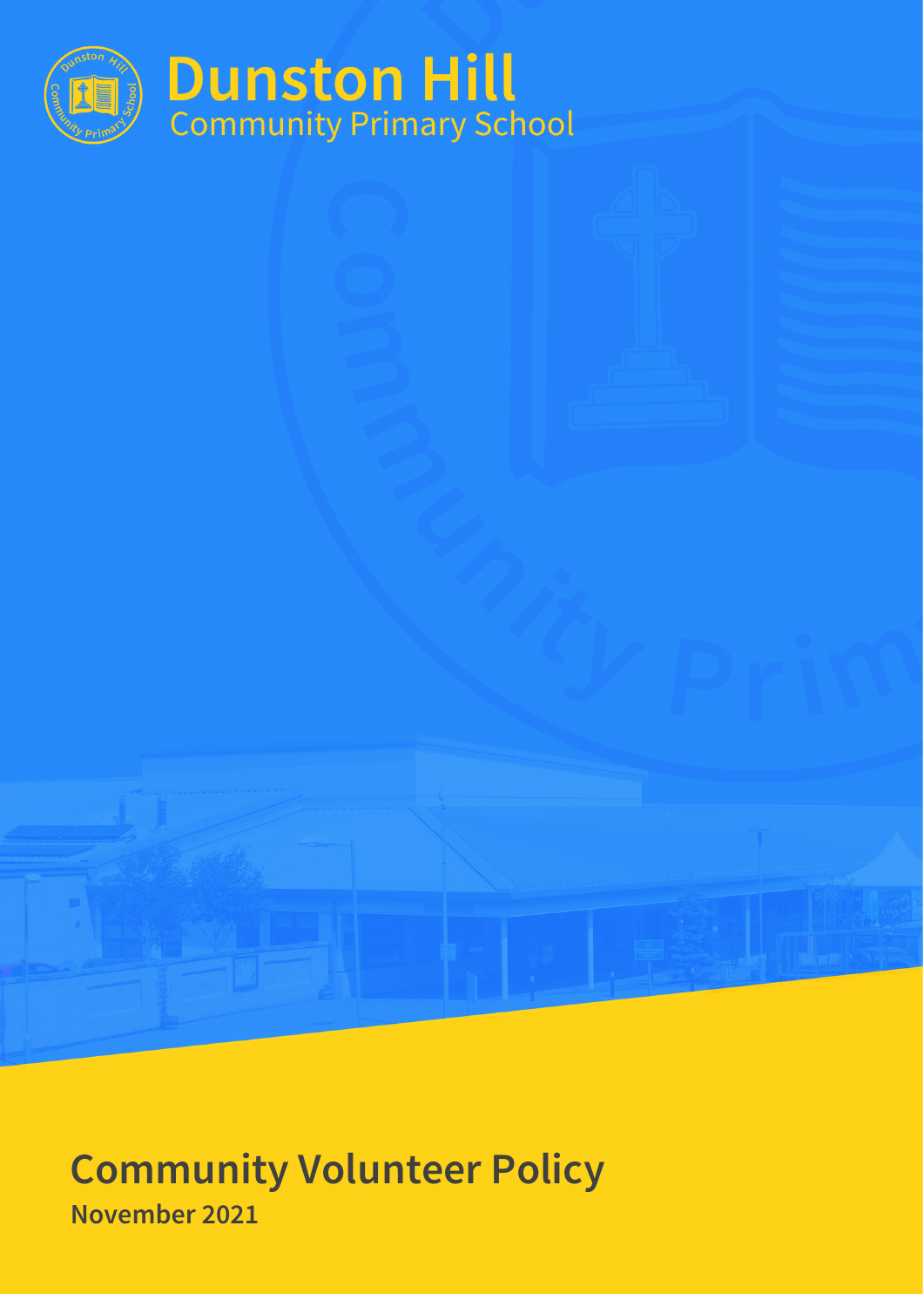#### **DUNSTON HILL COMMUNITY PRIMARY SCHOOL**

## **COMMUNITY VOLUNTEER POLICY**

#### **Introduction**

Volunteers at our school bring with them a range of skills and experience that can enhance the learning opportunity of children at our school. We welcome and encourage volunteers from the local community. Our volunteers include:

- Members of the Governing Body
- Parents of pupils
- Members of the local community
- Ex-members of staff
- Ex-pupils
- Students on work experience
- Local residents
- Friends of Dunston Hill members

The types of activities that volunteers are engaged in include:

- Hearing children read
- Accompanying school visits
- Walking children to the swimming baths
- Classroom support
- Support Walking Bus

#### **Becoming a volunteer**

Anyone wishing to become a volunteer, usually approaches the Class teacher, Headteacher or Deputy Headteacher directly. Volunteers are required to complete an application form and sign the school's Volunteer Agreement. The school will seek DBS clearance for any volunteer before they come into school.

#### **Confidentiality**

Volunteers in school are bound by a code of confidentiality. Any concerns that volunteers have about the children they work with or come into contact with should be voiced with the Class teacher and NOT with the parents of the child or anybody outside of school. If it is a comment which a child makes which gives rise to concerns then the designated safeguarding leads (DLS's - Headteacher, Deputy headteacher or SEND / Inclusion Manager) should be informed immediately. A copy of the school's Safeguarding Policy will be shared with you as part of our induction process.

Comments regarding children's behaviour or learning can be highly sensitive and if taken out of context can cause distress to the parents of a child if they hear about such issues through a third party rather than directly from the school. Volunteers who are concerned about anything another adult in the school says or does should raise the matter with the Headteacher or Deputy headteacher.

#### **Supervision**

All volunteers work under the supervision of the Class teacher of the class to which they are assigned. Teachers retain responsibility for children at all times, including the children's behaviour and the activity they are undertaking.